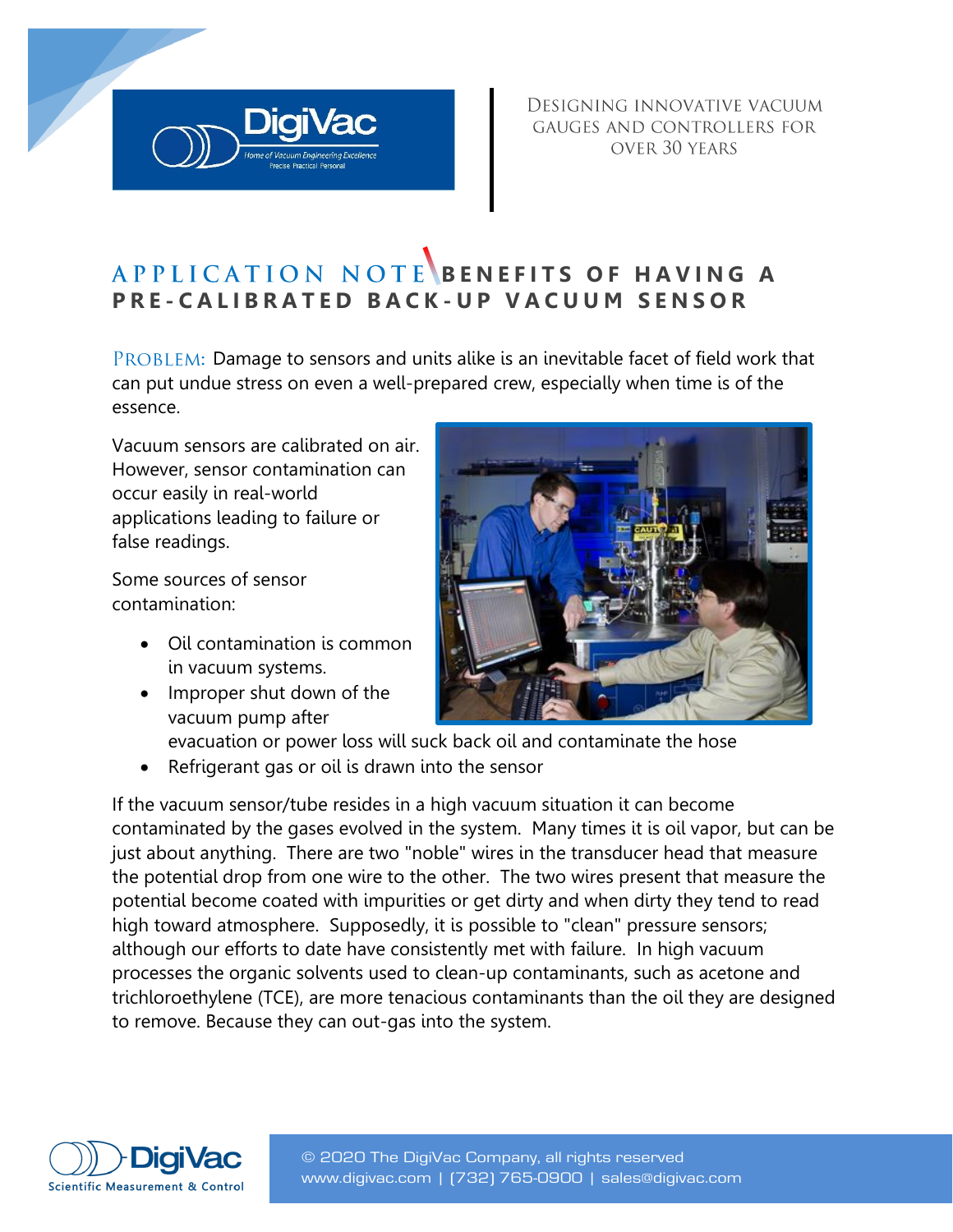Other sources of vacuum sensor failure include: damage in structure due to fatigue, erosion, impact damage and corrosion.

#### WHAT DO YOU DO IF YOUR VACUUM SENSOR ISN'T WORKING?

Accuracy in your vacuum instrumentation is of paramount importance; however, returning your unit for factory calibration in every instance of sensor failure is not feasible.

Top 3 Reasons You Need To Have a Back-up Vacuum Sensor

- Your sensors have a shorter-than-average lifespan due to contamination, vibration or burnout
- Your sensors are prone to physical damage due to being transported frequently (HVAC, transformer work, etc.)
- Your vacuum process is taking place in a remote location where replacement parts and/or several days of factory repair time are unacceptable

Review **[here](http://blog.digivac.com/non-calibrated-thermocouple-tube-accuracy)** how swapping any given tube onto the unit is unlikely to produce accurate results. Each unit is calibrated to a specific sensor, all of which have small electrical

differences between them, and the calibration data will be different for any given unit/sensor pair. Once a specific unit is calibrated to a specific sensor, they can be considered a mated pair (e.g., a unit paired with a random sensor stands little chance of reading accurate vacuum without factory calibration).

**Will an emergency non-calibrated replacement tube work for you?**

**It depends on two factors**:

1. The pressure range that is relevant to your work

2. The need/lack of need for pinpoint accuracy in your pressurized system

#### Our [Bullseye Precision Gauge](http://www.digivac.com/product/bullseye-precision-gauge/) (BPG)

can be supplied with any number of replacement sensors that will work perfectly with the gauge and require minimal user effort in order to be vacuum-ready.

### **OVERVIEW OF DIGITAL SENSOR CALIBRATION OPTION**

Step 1: Digivac will [calibrate your unit](http://www.digivac.com/question/calibration-procedure/) to a given sensor under actual vacuum in our facility.

Step 2: We take note of the calibration "offsets". These are numbers programmed into the unit that adjust the calibration curve, ensuring that the unit reads accurate vacuum from just a few microns all the way up to atmosphere.

Step 3: We label the sensor with its respective offset numbers.

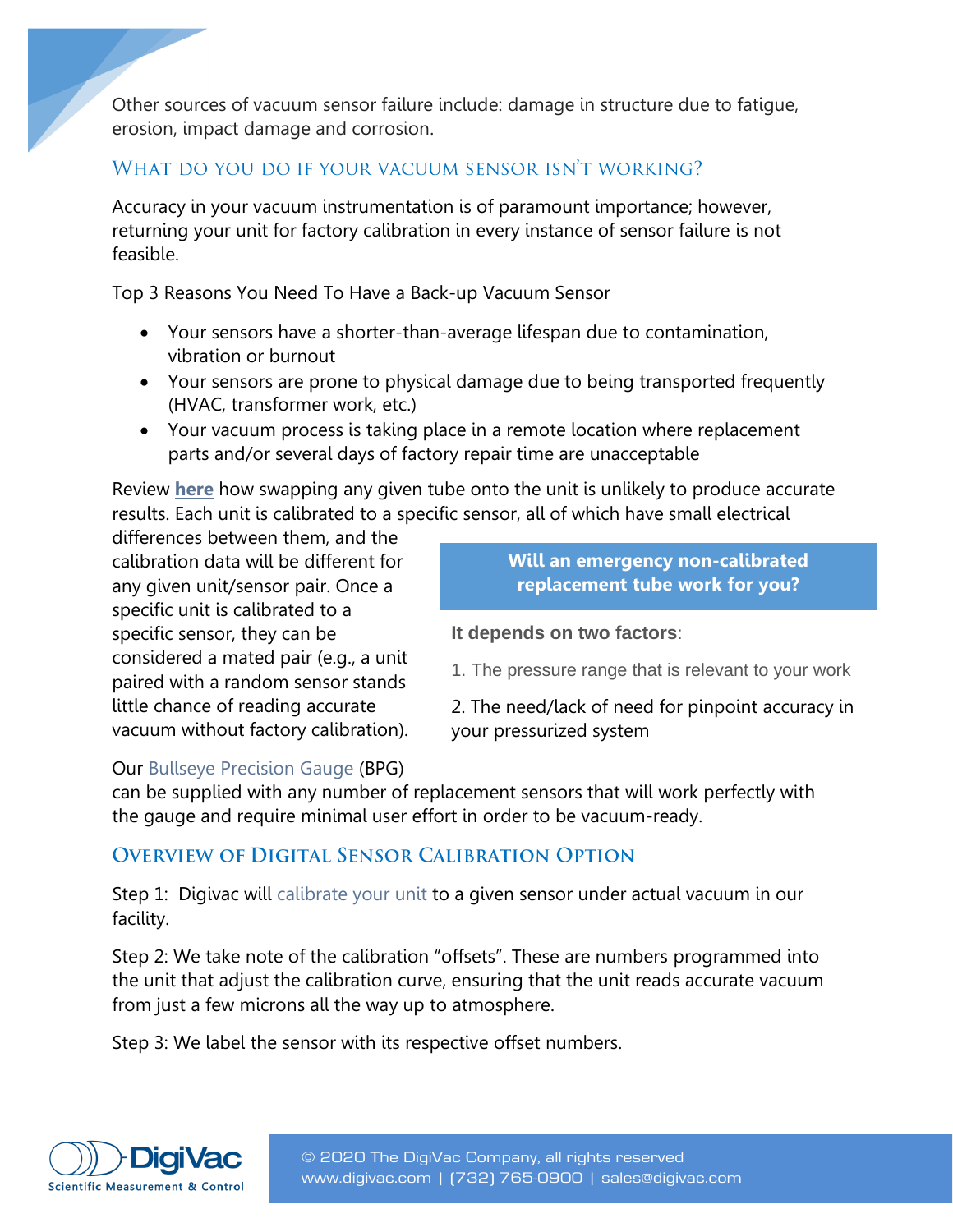## **WHAT TO EXPECT**

Digitally calibrated sensors will arrive with a label on them looking much like this, except with different numbers:



These numbers, or "offsets", when entered correctly into the calibration menu, will automatically calibrate your BPG to the assigned tube without additional testing.

In addition to any calibrated sensors you have ordered, the Bullseye Precision Gauge comes standard with a sensor, like all DigiVac instruments. This sensor will have its calibration offsets of its own, so the instrument can be readjusted to work with both the standard tube and the additional tubes.

#### **SENSOR SWAPPING & RECALIBRATION PROCEDURE**

**1. Power up & secure sensor: This adjustment need not be performed under vacuum.** Start by powering up the gauge with the PWR/ENT button and allow several seconds for the unit to "wake up" and display a vacuum reading. Secure the sensor in the upright position with the threads pointing downward for an accurate reading.

The image to the right shows a Bullseye Precision Gauge on our testing manifold showing a properly positioned sensor.

**2. Get to calibration screen & enter off-sets:** Enter the menu screen by pressing the circular arrow button.

Select calibrations and hit PWR-ENT. This is the calibration screen where the offsets are adjusted. **Note that the calibration offsets shown should match those labeled on the original sensor.**







© 2020 The DigiVac Company, all rights reserved www.digivac.com | ([732\) 765-0900 | sales@digiv](mailto:sales@digivac.com)a[c.com](http://www.digivac.com/)